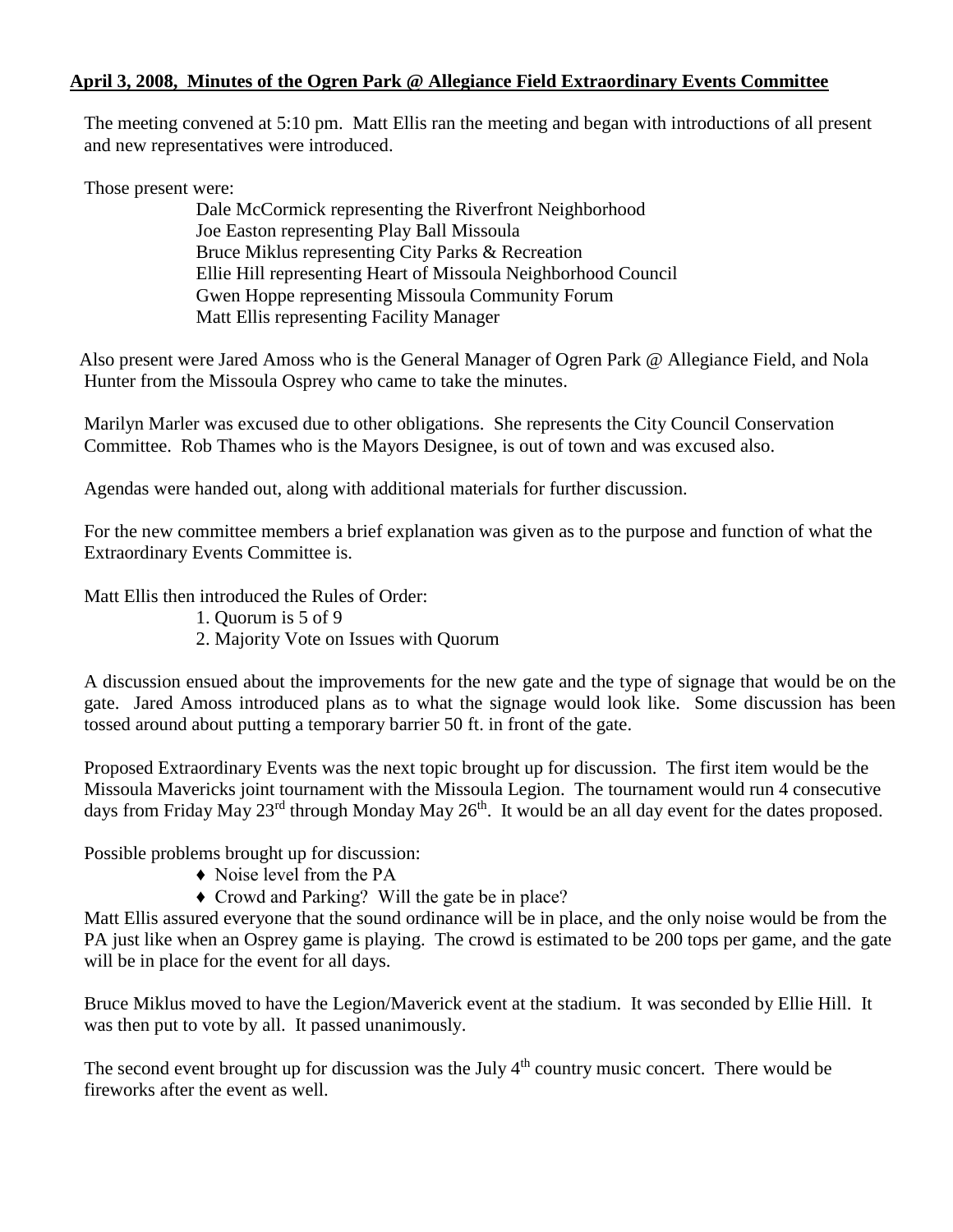A discussion ensued about whether to move the concert time up a little bit so the fireworks could occur a little earlier so as to not disturb the neighborhood. Ellie Hill pointed out July  $4<sup>th</sup>$  falls on a Friday this year, so it shouldn't be an issue. People will be up late and shooting off their own fireworks as well.

Will alcohol be sold? How will it be monitored, and when will sales end? Jared Amoss spoke to this issue, and stated that wristbands will be issued at a separate location away from the point of sale requiring ID. No alcohol will be sold without a bracelet. When concert starts the stage would be the cut-off point for alcohol sales. That would be the last hour and a half of the concert, and before the fireworks.

What are the anticipated ticket sales? Bravo Entertainment estimates between four and five thousand in attendance.

Gwen Hoppe asked about the sound level? Will it be monitored? Matt Ellis addressed this issue by stating that the sound will be monitored, and the level would be 105 by the stage. Bravo Entertainment would commit to that. They will have to meet the sound ordinance, and the police will bring their sound meter to monitor at the edge of the neighborhood. Joe Easton proposed that it be written in the contract with Bravo Entertainment.

Bruce Miklus has worked with Bravo before, and stated that they will basically do what they want with the sound, but if they refuse to comply, you do have the option of not working with them in the future, and this would be a good testing ground. We need to have a couple of concerts at the stadium to see how loud they really are, and this would be an excellent night to try it.

Matt Ellis brought up the fact that Play Ball built this stadium at no cost to the city. We need to have other events held there for the revenue so the stadium is able to continue for the people of Missoula to use and enjoy. It is a family oriented facility, and we intend to keep it that way.

Gwen Hoppe asked if there would be more security for the event? Matt Ellis responded. The Missoula Osprey would provide 3 police officers just like we have at ballgames, and Bravo Entertainment is to provide additional security. The police will be directing people up Cregg Lane just like after a game, and the gate would be in place.

We will have our ushers on hand as well to assist in running things. Outside the stadium is usually more of an issue than in. We will be closing the grass area behind centerfield for security issues, as well as for the fireworks.

Parking was addressed, and Bruce Miklus suggested we might be able to use the riverfront triangle by the hospital for some additional space. A press release with additional parking information was suggested for the concert.

The Missoula In Motion award that was given to the Missoula Osprey was mentioned, and how we work with the community with our Bike to the Park promotion.

A vote was proposed, and Matt Ellis called for the vote, and it was unanimous for the concert to be held at the stadium on July  $4<sup>th</sup>$ .

Matt Ellis then brought up possible future dates. We are having a wedding rehearsal dinner at the stadium and Missoula Youth Homes will be having a function at the stadium. We will use be using the stadium for